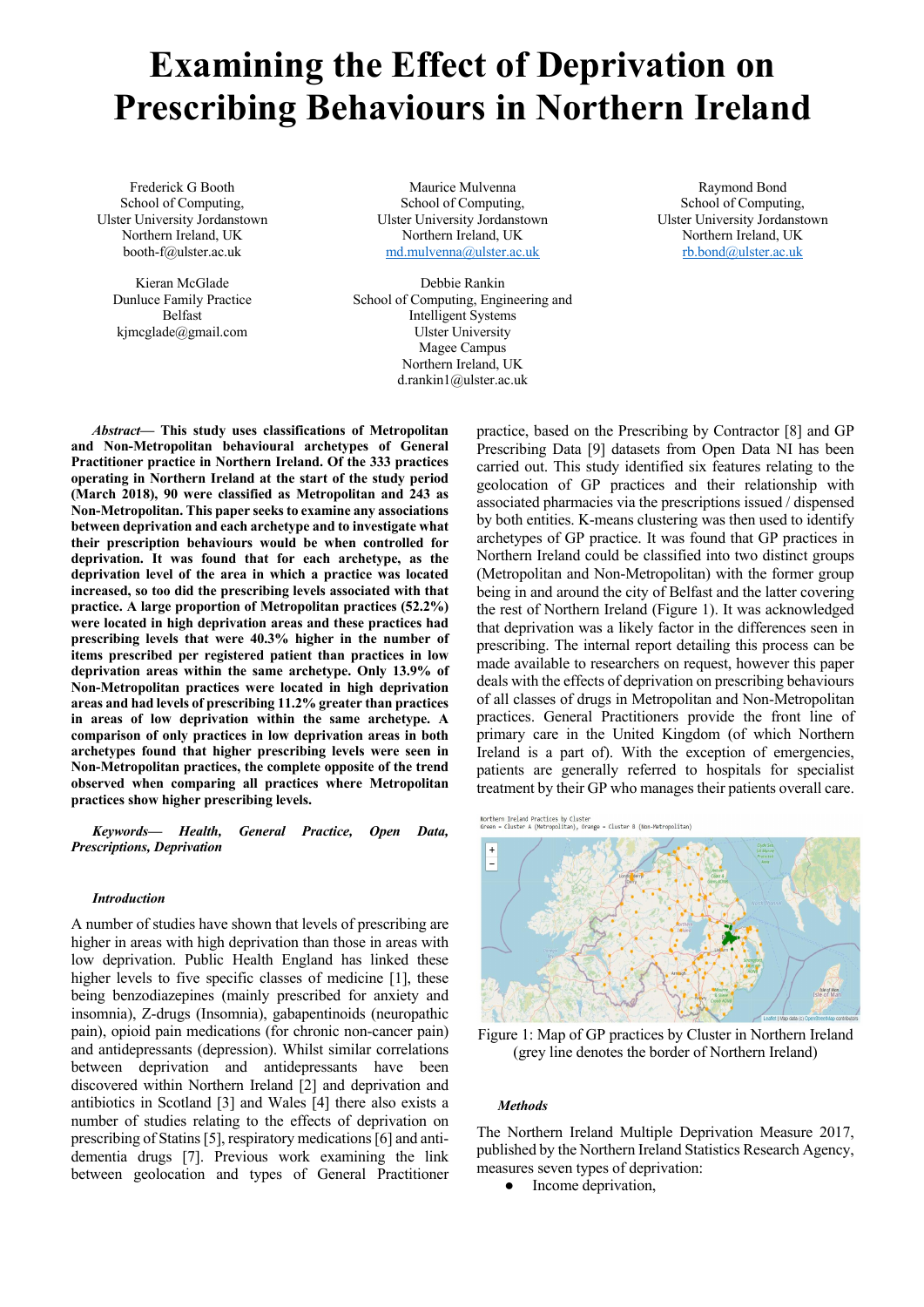- Employment deprivation,
- Health Deprivation & Disability,
- Education.
- Skills & Training Access to Services,
- **Living Environment**
- Crime & Disorder

These measures are combined by the Northern Ireland Statistics and Research Agency to provide an index of super Output Areas by deprivation ranking. Using this index, each practice was linked to the level of deprivation recorded in the area in which it was located. By constructing line graphs, prescribing behaviours of practices in different archetypes and deprivation quartile were analysed (Quartile 1 being areas with lowest deprivation and Quartile 4 being those with the highest). Prescription trends for each quartile were compared for each GP type with the average number of items prescribed per registered patient being used to estimate the effect deprivation had on prescribing. T-Tests were performed on each set of adjacent series in both the Metropolitan and Non-Metropolitan graphs in order to ascertain whether the difference was statistically significant or not. Finally, prescribing for each GP type for Quartile 1, the least deprived areas were compared to establish what the trend would be without the effects of deprivation.

## Results

From our previous study it was found that overall prescribing levels were higher for Metropolitan practices than those in Non-Metropolitan practices (Figure 2).



By assigning each practice to the corresponding deprivation level assigned to the area in which it was located, it was found that 52.2% of practices in the Metropolitan area were in the highest quartile for deprivation compared to only 13.9% of Non-Metropolitan practices (Figure 3).

Percentage of Practices by level of Deprivation



Figure 3: Percentage of Practices by level of Deprivation

Examining prescription levels for Metropolitan practices for each deprivation quartile (Figure 4) clearly showed that higher deprivation resulted in higher prescribing levels with an average of 1.44 items prescribed per registered patient in quartile 1, 1.62 in quartile 2, 1.70 in quartile 3 and 2.02 in quartile 4 making prescribing over 40% higher in the most deprived Metropolitan areas than those in the least deprived areas.



Deprivation Quartile

Similarly, examining prescription levels for Non-Metropolitan practices for each deprivation quartile (Figure 5) also showed that higher deprivation levels resulted in higher prescribing levels with an average of 1.60 items prescribed per registered patient in quartile 1, 1.71 in quartile 2, 1.74 in quartile 3 and 1.78 in quartile 4 making prescribing more than 11% higher in the most deprived Non-Metropolitan areas than those in the least deprived areas.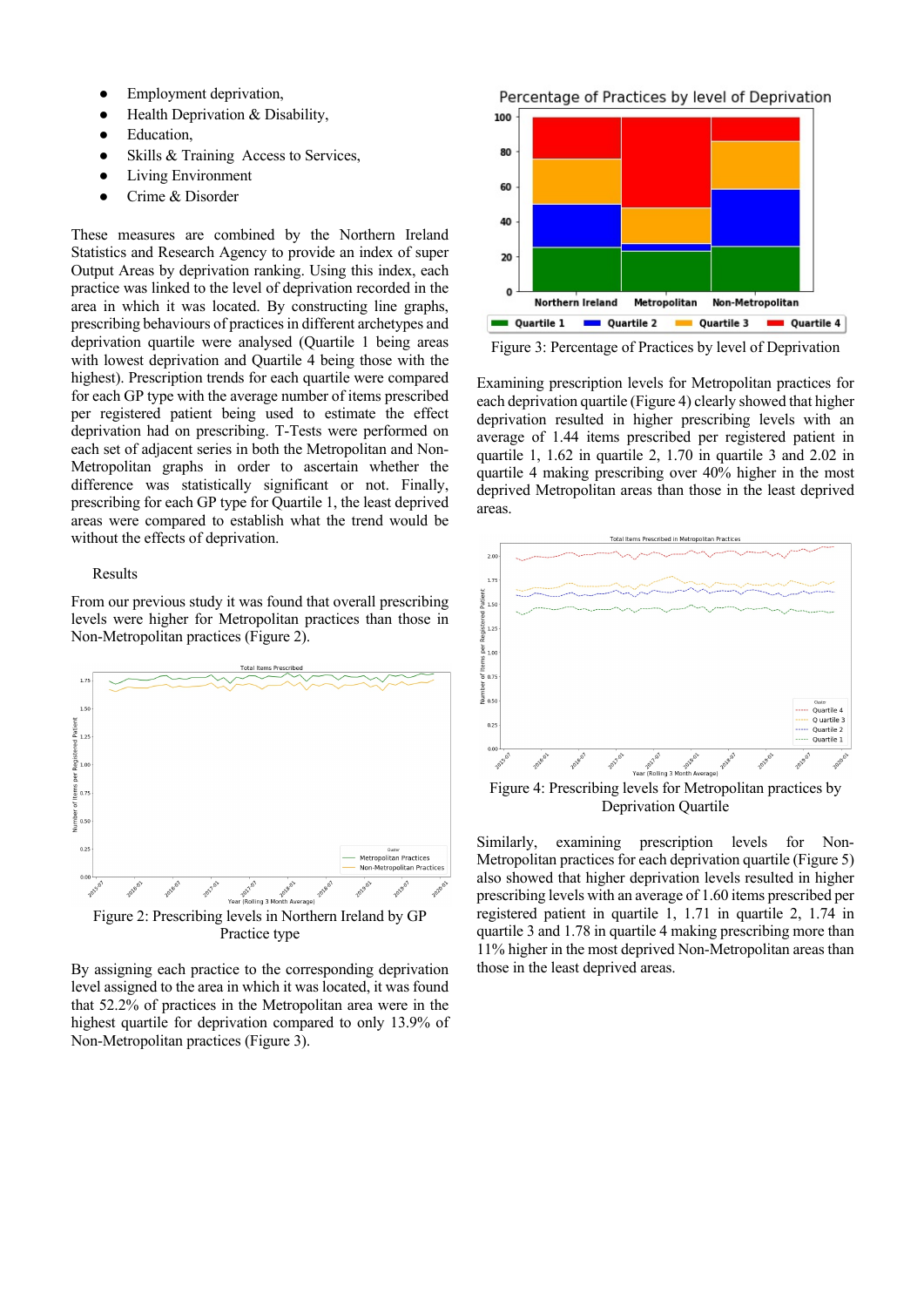

Figure 5: Prescribing levels for Non-Metropolitan practices by Deprivation Quartile

T-Tests were performed on adjacent series for both Metropolitan and Non-Metropolitan practices (Table 1) showing that the only statistically significant difference in prescribing levels was found between Quartile 1 and Quartile 2 (The lower two quartiles) in Non-Metropolitan practices. Practices in Metropolitan areas saw a statistically significant difference between each quartile.

| <b>Deprivation Quartiles</b> | Non-         | Metropolitan |
|------------------------------|--------------|--------------|
| compared                     | Metropolitan |              |
| Quartile 4 / Quartile 3      | 0.0023       | $2.49e-43$   |
| Quartile 3 / Quartile 2      | 0.0265       | $7.07e-11$   |
| Quartile 2 / Quartile 1      | $1.51e-16$   | 8.89e-30     |

**Table 1: P values resulting from T-Tests performed on Deprivation Quartile graphs**

Comparing the practices in the least deprived areas (quartile 1) of both GP practice types showed that without the effects of deprivation, prescribing levels in Non-Metropolitan practices are actually 11% higher than those in Metropolitan practices (Figure 6).



Figure 6: Prescribing levels for GP practice types - Quartile 1

# *Discussion*

Comparing prescription levels of the two archetypes it can be seen that the higher the deprivation of the area in which the practice is located, the higher the prescribing levels are. It is

interesting to note that prescribing levels in Non-Metropolitan practices do not vary as much between low and high deprivation areas (11.2%) as in Metropolitan practices (40.3%) and it is unclear whether this can be attributed to the higher proportion of Metropolitan practices being located in high deprivation areas. Deprivation is definitely a major factor when examining the differences in prescribing levels as the overall prescribing levels are reversed when deprivation is taken out of the mix. Initial results showed Metropolitan practices having higher prescribing levels but comparing quartile 1 (practices in the least deprived areas) for each archetype shows Non-Metropolitan to have the higher prescribing levels.

# *Conclusion*

Comparing the prescribing levels of the two previously identified archetypes of GP practice in Northern Ireland shows that higher prescribing levels can be associated with practices located in areas with higher deprivation levels. It was also found that the increase in prescribing was greater for practices in the Metropolitan areas than in the Non-Metropolitan areas and whilst there was a larger proportion of Metropolitan practices in high deprivation areas it was unclear whether this could account for the larger increase observed in prescribing levels. Analysis of practices within the two archetypes in areas with low deprivation levels show a completely different picture to those with all practices across all levels of deprivation. Prescribing levels for Non-Metropolitan practices are higher than Metropolitan practices where deprivation is not a factor while the opposite is true when examining all practices for both archetypes. This leads to the conclusion that deprivation is a major factor affecting prescribing levels and that it has a greater effect on Metropolitan practices than on Non-Metropolitan ones. Further investigation at British National Formulary (BNF) chapter level will provide insight into the types of medications affected by the level of deprivation.

### **REFERENCES**

- [1] Public Health England (2019) Dependence on prescription medicines to deprivation, Available at: https://www.gov.uk/government/news/dependence-on-prescriptionmedicines-linked-to-deprivation (Accessed: 24 August 2020).
- [2] Frazer, J. S., & Frazer, G. R. (2020). GP prescribing in Northern Ireland by deprivation index : retrospective analysis. 1–9. https://doi.org/10.1136/fmch-2020-000376
- [3] Jordan R. Covvey, Blair F. Johnson, Victoria Elliott, William Malcolm, Alexander B. Mullen, An association between socioeconomic deprivation and primary care antibiotic prescribing in Scotland, *Journal of Antimicrobial Chemotherapy*, Volume 69, Issue 3, March 2014, Pages 835–841, https://doi.org/10.1093/jac/dkt439
- Victor Adekanmbi, Hywel Jones, Daniel Farewell, Nick A Francis, Antibiotic use and deprivation: an analysis of Welsh primary care antibiotic prescribing data by socioeconomic status, *Journal of Antimicrobial Chemotherapy*, Volume 75, Issue 8, August 2020, Pages 2363–2371, https://doi.org/10.1093/jac/dkaa168
- [5] M. Ashworth, D. Lloyd, R. S. Smith, A. Wagner, G. Rowlands, Social deprivation and statin prescribing: a cross-sectional analysis using data from the new UK general practitioner 'Quality and Outcomes Framework', *Journal of Public Health*, Volume 29, Issue 1, March 2007, Pages 40–47, https://doi.org/10.1093/pubmed/fdl068
- Eleni Sofianopoulou, Stephen P. Rushton, Peter J. Diggle, Tanja Pless-Mulloli, Association between respiratory prescribing, air pollution and